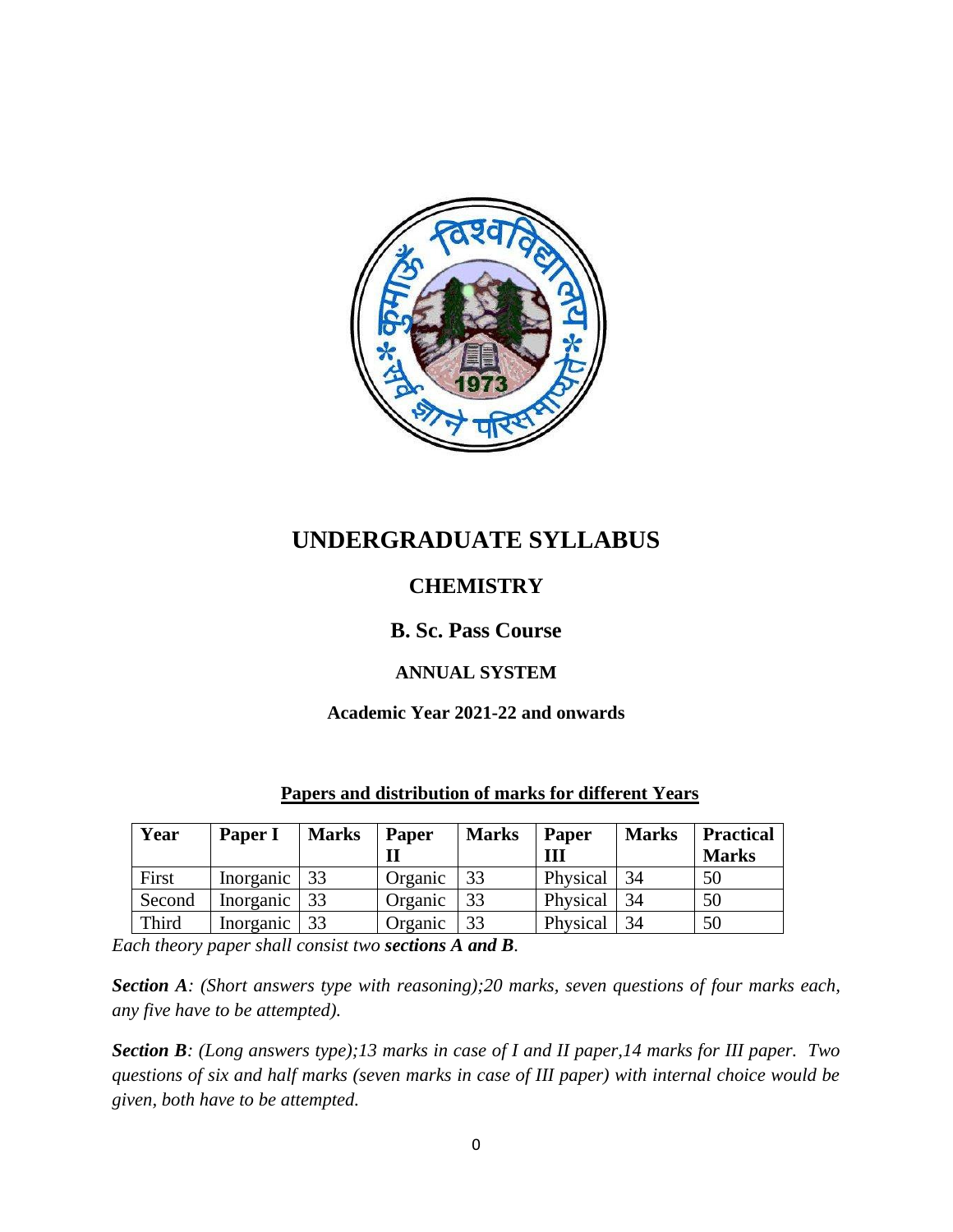# **B. Sc. 1st Year**

# **Inorganic Chemistry**

## **60 hrs(2 hrs/week)**

**CHE101 Paper I Max. Marks 33** 

### 1. **Atomic Structure:** 6 hrs

Dual nature of matter; de Broglie concept. Heisenberg uncertainty principle; its significance. Atomic orbitals, Schrödinger wave equation (no derivation); significance of  $\psi$  and  $\psi$ 2. Quantum numbers, radial and angular wave functions and probability distribution curves, shapes of s, p and d orbitals. Aufbau energy diagram, Pauli's exclusion principle. Hund's rule of maximum multiplicity. Electronic configuration of elements (s block, p block and first series of d-block elements). Effective nuclear charge, screening or shielding effect, Slater rules, variation of effective nuclear charge in periodic table.

### **2. Periodic Properties:** 5 hrs

Atomic (metallic, covalent and Van der Waals radius) and ionic radii, ionization potential, electron affinity, electronegativity-definition, methods of determination/evaluation, trends of variation in periodic table and their application in prediction and explaining the chemical behaviour of elements and compounds thereof.

### **3. Chemical Bonding:** 16 hrs

(a) Ionic bond, ionic structures, radius-ratio effects and coordination number. Limitation of radius ratio rule. Lattice defects, semiconductors, insulators, lattice energy and Borne-Haber cycle. Hydration energy, Solvation energy and solubility of ionic solids. Polarizing power and polarizability of ions; Fajan's rule. Metallic bond- Electron Pool, VB and MO theories.

Weak interactions-hydrogen bonding; types, effects on chemical forces, melting and boiling points, solubility effects. Van der Waals forces; ionic dipole interactions, dipoledipole interactions, induced dipole interactions, instantaneous dipole-induced dipole interactions.

(b) Covalent bond-Valence Bond Theory and its limitations; directional nature of covalent bond; Resonance and resonance energy, various types of hybridization and shapes of different inorganic molecules and ions. Valence shell electron pair repulsion theory (VSEPR) and shapes of NH<sub>3</sub>, H<sub>2</sub>O, H<sub>3</sub>O<sup>+</sup>, SF<sub>4</sub>, ClF<sub>3</sub> and ICl<sub>2</sub><sup>-</sup>.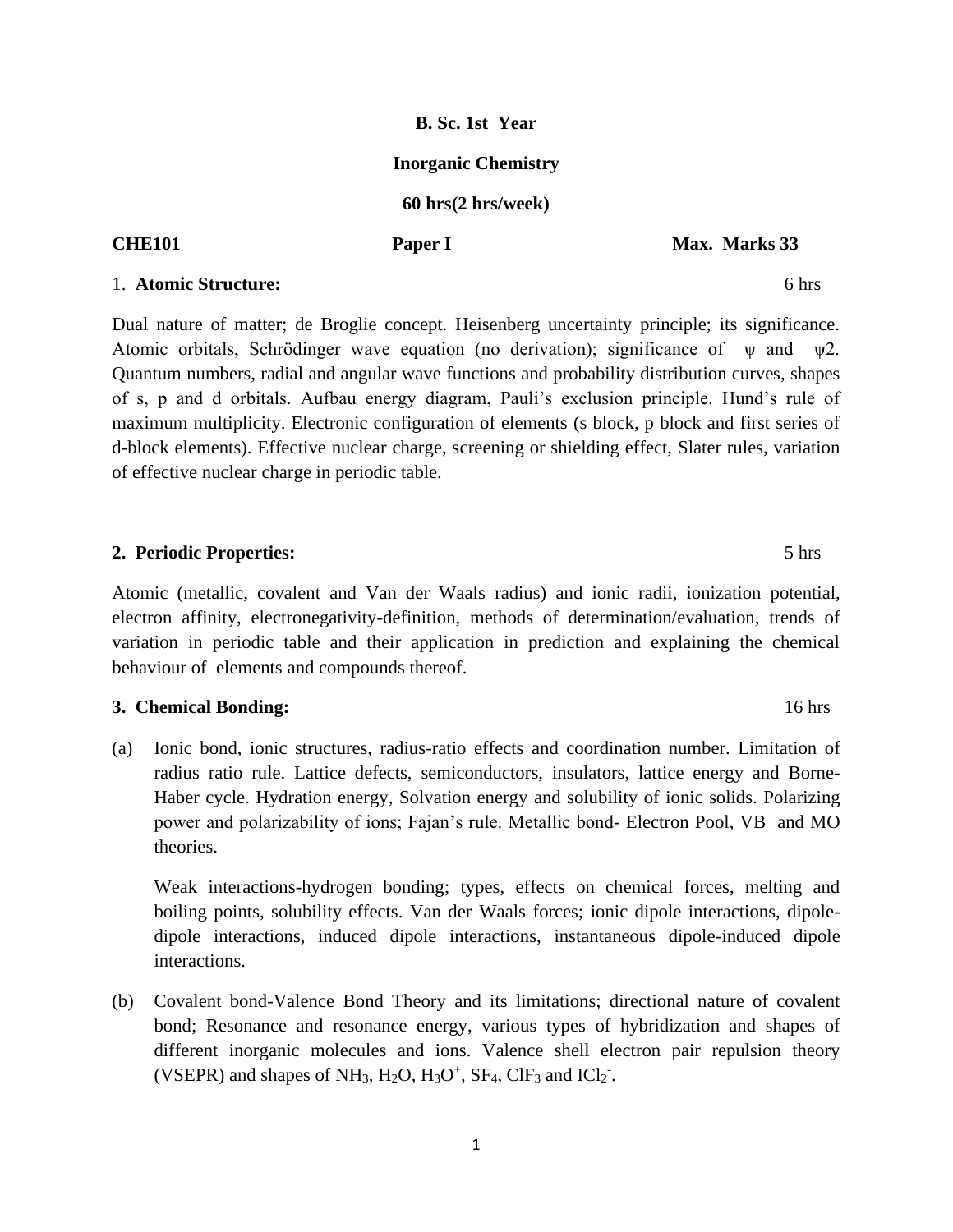Molecular Orbital Theory as applied to diatomic homonuclear (Li<sub>2</sub>, B<sub>2</sub>, C<sub>2</sub>, N<sub>2</sub>, O<sub>2</sub>, F<sub>2</sub>) and heteronuclear (CO and NO) inorganic molecules and their ions, difference between VB and MO theories. Multicentre bonding in electron deficient molecules. Polarization of covalent molecules; percentage ionic character from dipole and electronegativity difference.

### **4. s-Block elements:** 6 hrs

General discussion with respect to all periodic and chemical properties, diagonal relationship, salient features of hydrides, solvation and complexation tendencies, an introduction to their alkyls and aryls. Role of alkali and alkaline earth metal ions in bio-systems. Anomalous behavior of Li and Be.

# **5. p-Block elements:** 16 hrs

General discussion and comparative study (all periodic and chemical properties) of groups 13 to 17 elements; anomalous behavior of first member of each group, catenation, allotropy, inert pair effect (in 13, 14 and 15 group heavier elements), its consequences in redox properties of their halides;  $d\pi - p\pi$  bonding. Chemistry of hydrides, carbides and borides and their classification. Borohydrides, diborane-properties & structure, boron nitrides, boric acid and borates. Diamond, graphite, fullerenes, oxides and oxy acids of Nitrogen, Phosphorus, Sulphur and chlorine; interhalogen compounds, polyhalide ions, pseudohalogens and basic character of iodine.

# **7. Chemistry of Noble gases** 5 hrs

Chemical properties of the noble gases, chemistry of Xenon. Clathrates, preparation and properties of  $XeF_2$ ,  $XeF_4$ ,  $XeF_6$  and  $XeO_3$ ; structure and bonding in noble gas compounds-  $XeF_2$ ,  $XeF_4$ ,  $XeF_6$ ,  $XeOF_2$ ,  $XeOF_4$ ,  $XeO_2F_2$  and  $XeO_3$ .

# **8. Metallurgical processes**: 6 hrs

Minerals & ores; general metallurgical processes-concentration ores, calcination, roasting, smelting, slag & flux. Extraction and refining of metals., Chemistry of extraction and isolation of Lithium and Beryllium.

**Organic Chemistry**

# **B.Sc. I year 60 hrs(2 hrs/week)**

**CHE102 Paper II Max. Marks 33**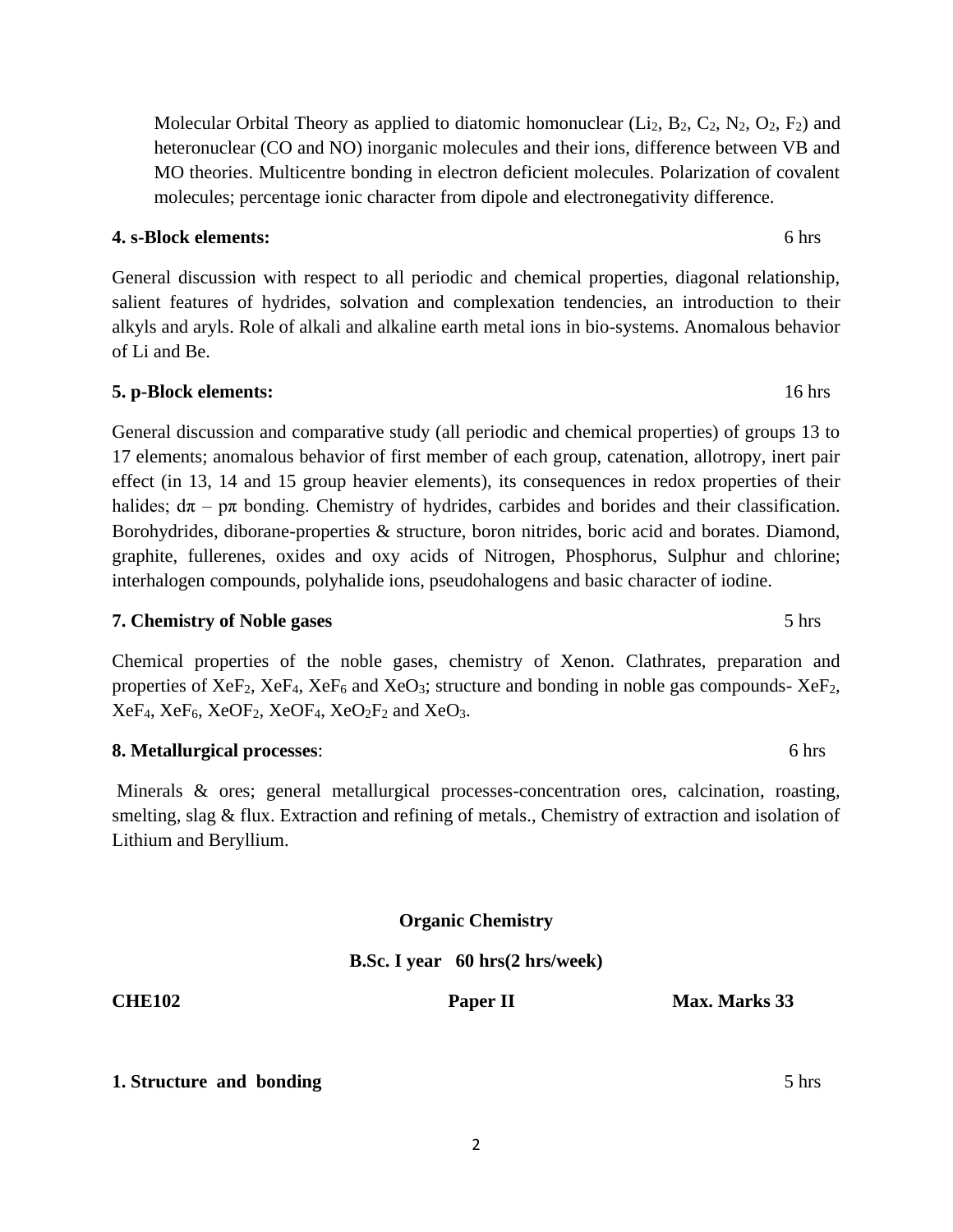Hybridization, bond lengths and bond angles, bond energy, localized and delocalized chemical bond, van der Waals interactions, inclusion compounds, clatherates, charge transfer complexes, resonance, hyperconjugation, aromaticity, inductive and field effects, hydrogen bonding.

#### **2. Mechanism of organic reactions** 8 hrs

Curved arrow notation, drawing electron movements with arrows, half headed and double headed arrows, homolytic and heterolytic bond breaking. Types of reagents- electrophiles and nucleophiles. Types of organic reactions. Energy considerations. Reactive intermediates; carbocations, carbanions, free radicals, carbenes, arynes and nitrenes (with examples). Assigning formal charges on intermediates and other ionic species. Methods of determination of reaction mechanism (product analysis, intermediates, isotope effects, kinetic and stereochemical studies).

#### **3. Stereochemistry of organic compounds** 12 hrs

Concepts of isomerism. Types of isomerism.Optical isomerism- elements of symmetry, molecular chirality, enantiomers, stereogenic centers, optical activity, properties of enantiomers, chiral and achiral molecules with two stereogenic centres, diastereomers, threo and erythro diastereomers, meso compounds, resolution of enantiomers, inversion, retention and racemization. Relative and absolute configuration, sequence rules, D & L and R & S systems of nomenclature. Geometric isomerism; determination of configuration of geometric isomers, E & Z system of nomenclature, geometric isomerism in oximes and alicyclic compounds.

Conformational isomerism; conformational analysis of ethane and n- butane, conformational conformations of cyclohexane, axial and equatorial bonds, conformations of monosubstituted cyclohexane derivatives. Newman projection and Sawhorse formulae, Fischer and flying wedge formulae. Difference between configuration and conformation.

#### **4 Alkanes and Cycloalkanes** 7 hrs

IUPAC nomenclature of branched and unbranched alkanes, the alkyl group, classification of carbon atoms in alkanes. Isomerism in alkanes, sources, methods of formation ( with special reference to Wurtz reaction, Kolbe reaction, Corey-House reaction and decarboxylation of carboxylic acids), physical properties and chemical reactions of alkanes. Mechanism of free radical halogenation of alkanes: Mechanism of free radical, halogenation of alkanes: orientation, reactivity and selectivity.

Cycloalkanes**;** nomenclature, methods of formation, chemical reactions, Baeyer's strain theory and its limitations. Ring strain in small rings (cyclopropane and cyclobutane), theory of strainless rings. The case of cyclopropane ring-banana bonds.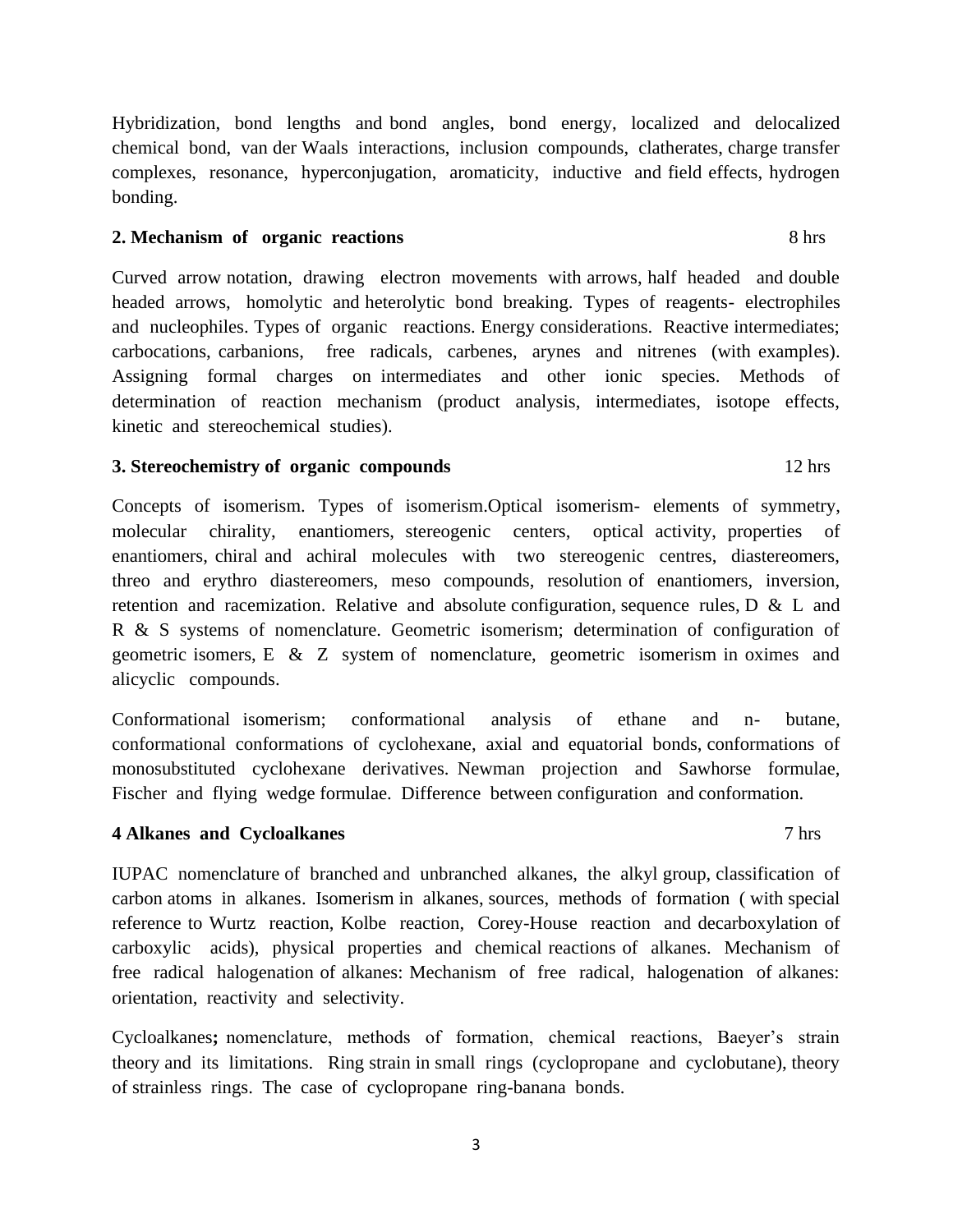#### **5. Alkenes, Cycloalkenes, Dienes and Alkynes** 12 hrs

Nomenclature of alkenes , methods of formation, mechanism of dehydration of alcohols and dehydrohalogenation of alkyl halides, regioselectivity in alcohol dehydration. The Saytzeff Rule, Hoffmann Elimination, physical properties and relative stabilities of alkenes. Chemical reaction of alkenes - mechanism involved in hydrogenation, electrophilic and free radical additions, Markownikoff's Rule, hydroboration-oxidation, oxymercurationreduction. Epoxidation, ozonolysis, hydration, hydroxylation and oxidation with KMnO4, Polymerization of alkenes. Substitution at the allylic and vinylic positions of alkenes. Industrial applications of ethylene and propene. Methods of formation, conformation and chemical reactions of cycloalkenes. Nomenclature and classification of dienes; isolated, conjugated and cumulative dienes. Structure of allenes and butadiene, methods of formation, polymerization. Chemical reactions- 1,2 and 1,4 additions, Diels Alder reaction.

Nomenclature, structure and bonding in alkynes. Methods of formation. Chemical reactions of alkynes, acidity of alkynes. Mechanism of electrophilic and nucleophilic addition reactions, hydroboration- oxidation, metal- ammonia reduction, oxidation and polymerization.

#### **6. Arenes and Aromaticity** 8 hrs

Nomenclature of benzene derivatives. The aryl group. Aromatic nucleus and side chain. Structure of benzene: Molecular formula and Kekule structure. Stability and carbon –carbon bond length of benzene, resonance structure, MO picture. Aromaticity –the Hückel rule, aromatic ions.

Aromatic electrophilic substitution reaction –general pattern of the mechanism, role of  $\sigma$ and  $\pi$  and complex. Mechanism of nitration, halogenation, sulphonation, mercuration and Friedel- Crafts reaction. Energy profile diagrams. Activating and deactivating substituents, orientation and ortho/para ratio. Side chain reactions of benzene derivatives. Birch reduction. Methods of formation and chemical reactions of alkylbenzenes, alkynylbenzenes and biphenyl.

### **7. Alkyl and Aryl Halides** 8 hrs

Nomenclature and classes of alkyl halides, methods of formation, chemical reactions. Mechanism of nucleophilic substitution reactions of alkyl halides , SN2 and SN1 reaction with energy profile diagrams.

Polyhalogen compounds - Chloroform , carbon tetrachloride. Methods of formation of aryl halides, nuclear and side chain reaction. The addition elimination mechanism and the elimination addition mechanisms of nucleophilic substitution reactions. Relative reactivity of alkyl halides vs allyl, vinyl and aryl halides. Synthesis and uses of DDT and BHC.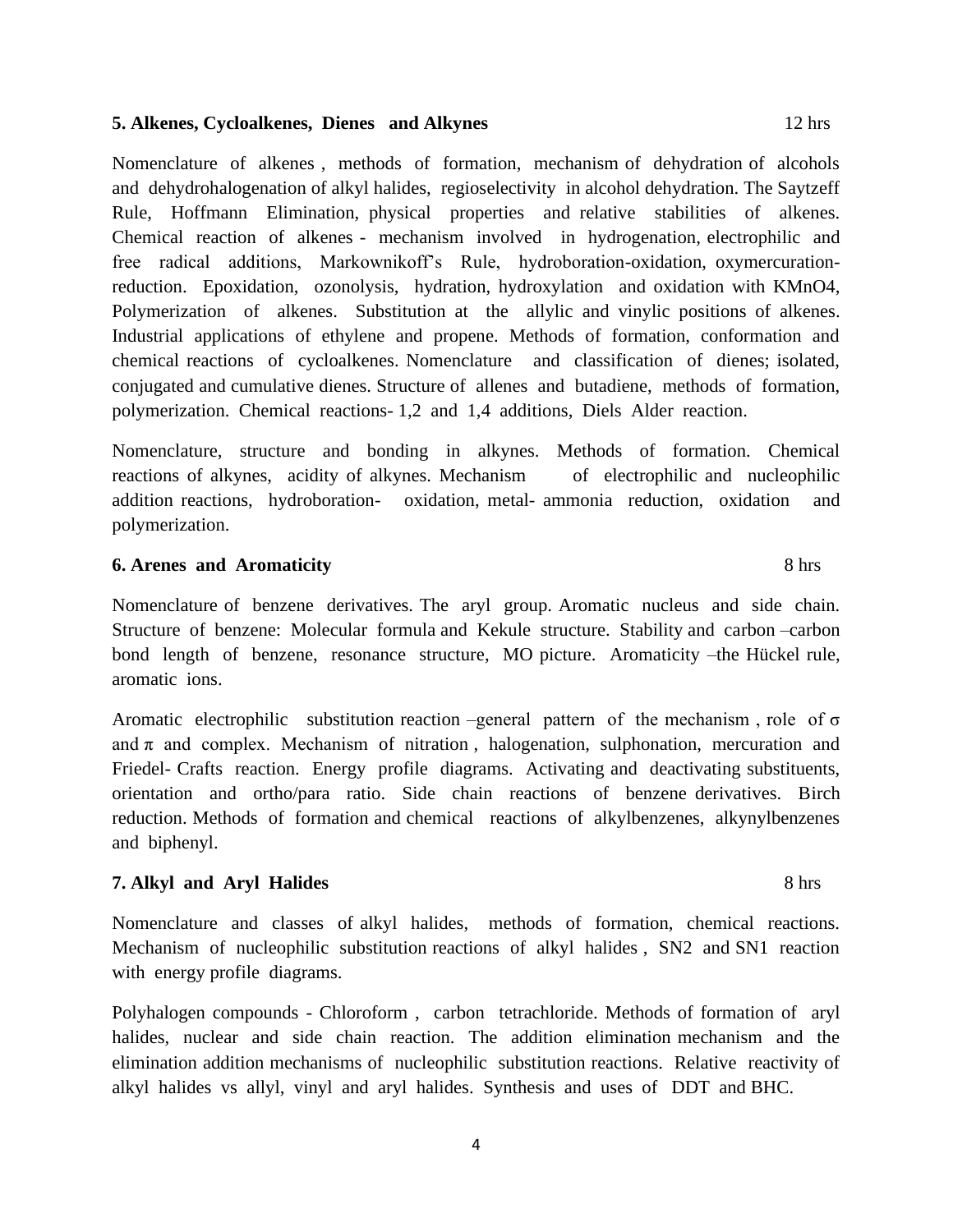# **Physical Chemistry**

## **B.Sc. I year 60 hrs(2 hrs/week)**

#### **1. Gaseous States** 10 hrs

Postulates of kinetic theory of gases, deviation from ideal behavior, van der Waal's equation of states, Critical phenomena – PV isotherms of real gases, relationship between critical constants and van der Waals constants, the law of corresponding states, reduced equation of state.

Molecular velocities: Root mean square, average and most probable velocities, qualitative discussion of the Maxwell's distribution of molecular velocities, collision number, mean free path and collision diameter, liquification of gases (based on Joule-Thomson effect).

### **2. Liquid State** 8 hrs

Intermolecular forces, structure of liquids (a qualitative description) Structural differences between solids, liquids and gases. Physical properties of liquids including their methods of determination: surface tension, viscosity and refractive index. Liquid crystals, difference between liquid crystal, solids and liquids.

### **3. Solid State** 8 hrs

Definition of space lattice, unit cell, crystal planes, Miller indices, Laws of crystallography – (i) law of constancy of interfacial angels (ii) law of rationality of indices (iii) law of symmetry. Symmetry elements in crystals, X-ray diffraction by crystals,. Derivation of Bragg's equation. Determination of crystal structure of NaCl, KCl and CsCl (Laue's method and powder method).

### **4. Colloidal State** 6 hrs

Definition of colloids, classification of colloids. Solids in liquids (sols): properties – kinetic, optional and electrical; stability of colloids, protective action, Hardy-Schulze law, gold number. Liquids in liquids (emulsions): types of emulsions, preparation, emulsifier. Liquids in solids (gels): classification, preparation and properties, inhibition, general application of colloids.

### **5. Chemical Kinetics and Catalysis** 14 hrs

Chemical kinetics and its scope, rate of a reaction, factors influencing the rate of a reaction– concentration, temperature, pressure, solvent, light, catalyst. Concentration dependence of rates mathematical characteristics of simple reaction – zero order, first order, second order, pseudo order, half life determination of the order of reaction – differential method, method of integration, method of half life period and isolation methods concept of activation energy.

# **CHE103 Paper III Max. Marks 34**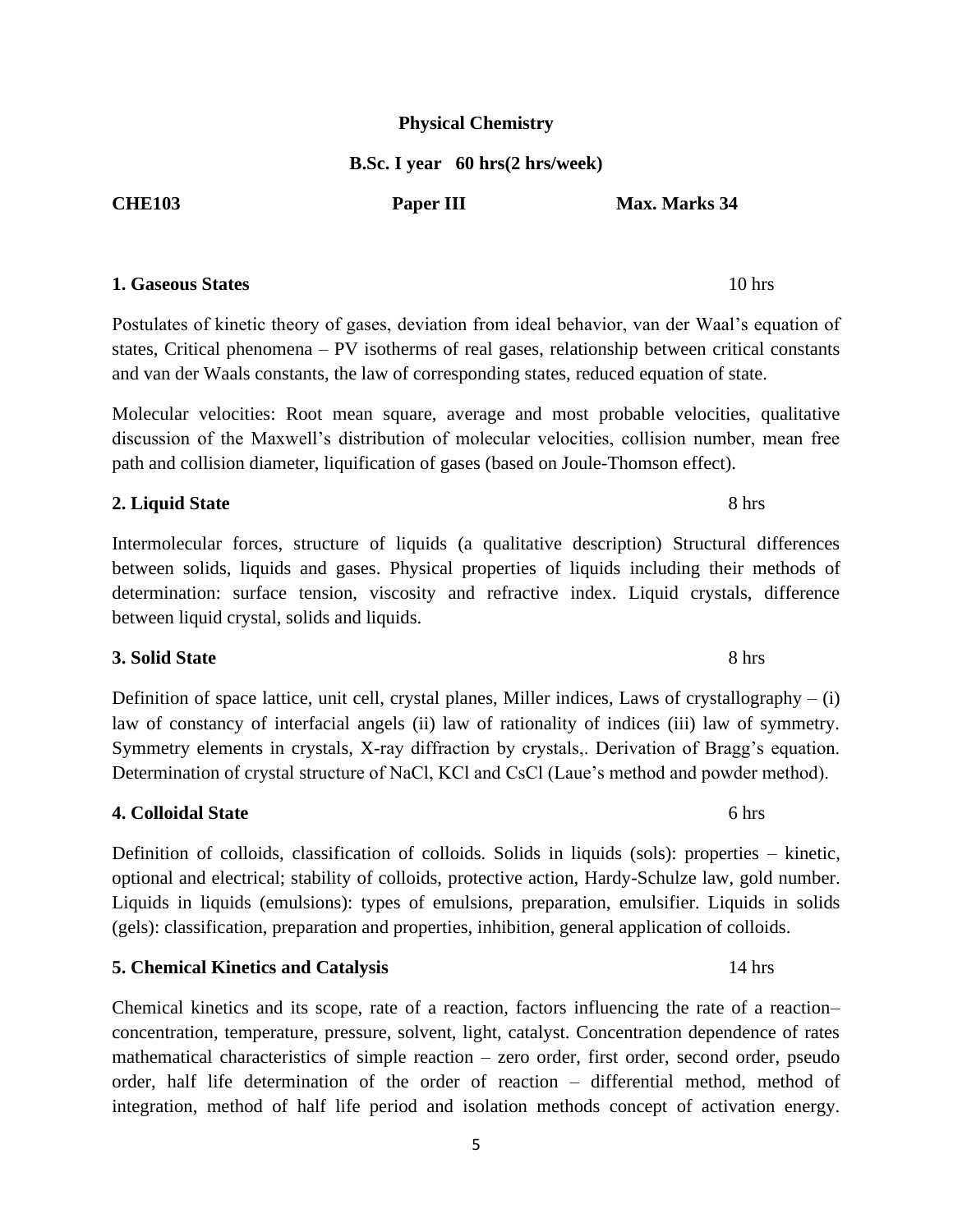Radioactive decay a first order phenomenon. Catalysis, characteristics of catalyzed reactions, classification of catalysis, miscellaneous examples.

### **6. Thermodynamics I** 14 hrs

Definition of thermodynamic terms, system, surroundings etc. types of systems, intensive and extensive properties, state and path functions and their differentials, thermodynamic process, concept of heat and work, First law of thermodynamics, definition of internal energy and enthalpy. Heat capacity – heat capacities at constant volume and at constant pressure and their relationship, Joule – Thomson coefficient and inversion temperature, calculation of w, q, dU  $\&$ dH for the expansion of ideal gases under isothermal and adiabatic conditions for reversible processes, Thermochemistry; standard state, Standard enthalpy of formation – Hess's law of heat summation and its application, heat of reaction at constant pressure and at constant volume. Enthalpy of neutralization, bond dissociation energy and its calculation from thermochemical data, temperature dependence of enthalpy, Kirchoff's equation.

Lab course **B. Sc. Chemistry 1<sup>st</sup> year** 

**st year Max. Marks 50** 

6 hrs/week

1. Laboratory hazards and safety precautions; errors, significant figures, lab report writing.

2. Qualitative analysis: Mixture analysis; preparation of sodium carbonate extract, identification of anions cations including anions in combination and interfering radicals. Preparation of original solution for basic radical analysis; problems based on Law of mass action, Le Chatelier Principle; common ion effect, solubility product, pH and buffer solutions. Total number of cations and anions in a mixture shall be six.

3. Quantitative analysis: Volumetric exercises; preparation of a solution in normal/molar terms, its standardization using a primary standard solution, determination of the strength of unknown solution. Double titration-based on redox reactions involving internal as well as external indicators. Iodometry.

4. Determination of viscosity and relative viscosity of given liquids using Ostwald's viscometer. Determination of surface tension and relative surface tension of given liquids using drop pipette.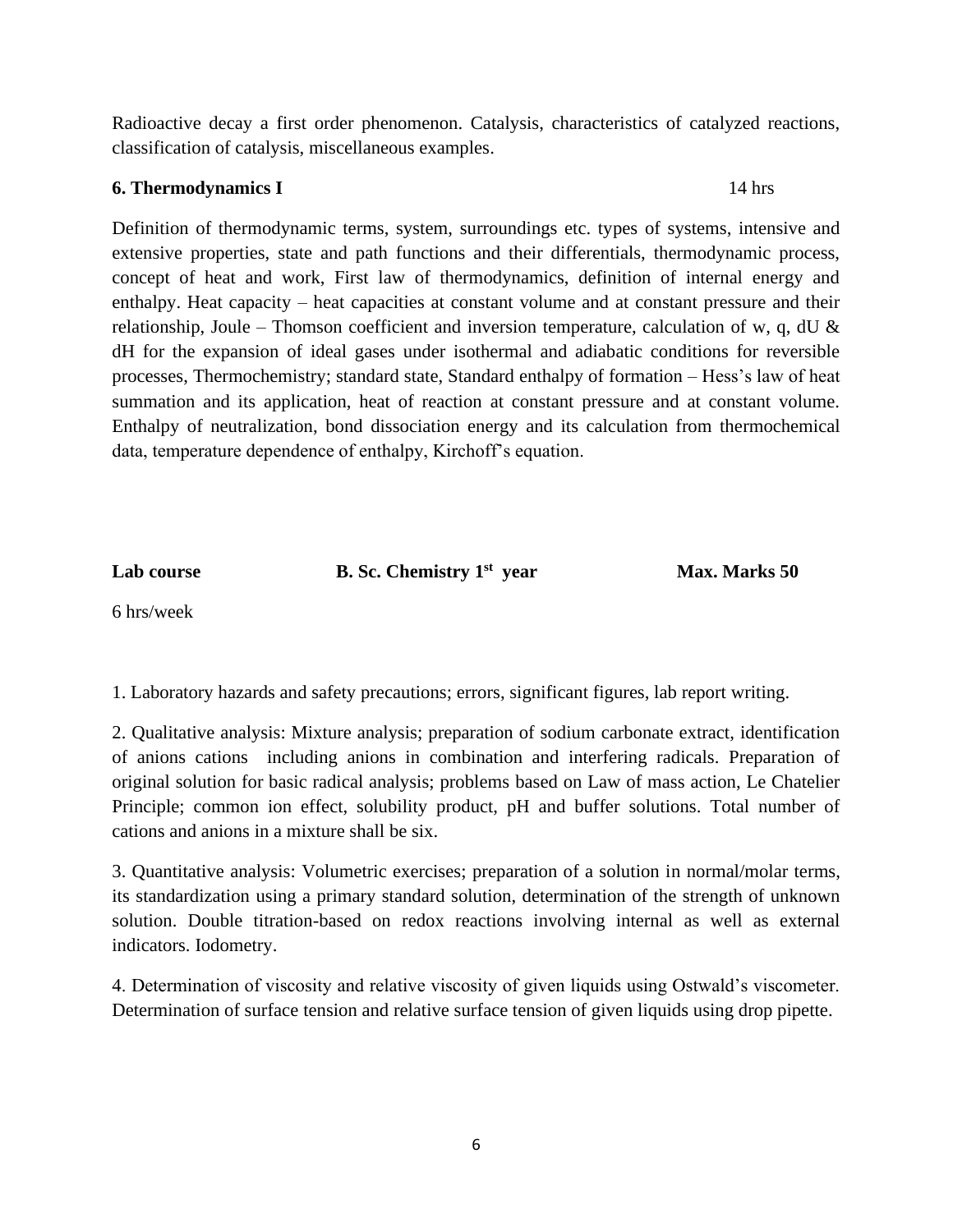One exercise each from inorganic mixture(qualitative 06 radicals), physical chemistry experiment and volumetric exercise (quantitative) shall be given in the examination.

#### **Distribution of marks shall be as given below:**

| i) Inorganic mixture for six radicals                | 12 <sup>7</sup> |
|------------------------------------------------------|-----------------|
| ii) Physical chemistry experiment                    | 08              |
| iii) Volumetric exercise                             | 13              |
| iv) *Viva - voce                                     | 05              |
| v) Annual lab record and attendance (06 for each)    | 12 <sup>7</sup> |
| *Viva-Voce test of ex-students shall carry 17 marks. |                 |

Note:

*The lab work of the student has to be evaluated and assessed carefully and periodically. A minimum of 12 experiments covering all the kind of exercises has to be performed during an academic year. The annual record has to be maintained by the department/college as an official record.*

*Less than zero mark will not be awarded* 

*The total number of students to be examined per batch shall not be more than sixty.*

*Duration of the practical examination shall be of 06 (six) hours.*

*Marks have to be uploaded on to the University Examination Portal and the hard copy of the same have to be submitted to the Registrar/Controller examination in a sealed envelop making a copy to the Principal/Head of the department.* 

#### **Inorganic Chemistry**

**B. Sc. 2nd year**

**60 hrs(2 hrs/week)**

**CHE201 Paper I Max Marks 33** 

#### **1. Chemistry of Transition Elements (First Transition Series)** 10 hrs

Characteristic properties of the elements; electronic configuration, atomic radii, ionic radii, ionization energy, oxidation states, complex compound formation, colour, catalytic properties, magnetic properties, melting and boiling points, density, formation of interstitial compounds, alloy formation. Difference between transition elements and those of s- & p-block elements. Their binary compounds; oxides of vanadium, chromium, manganese and halides of vanadium and titanium, illustrating relative stability of their oxidation states.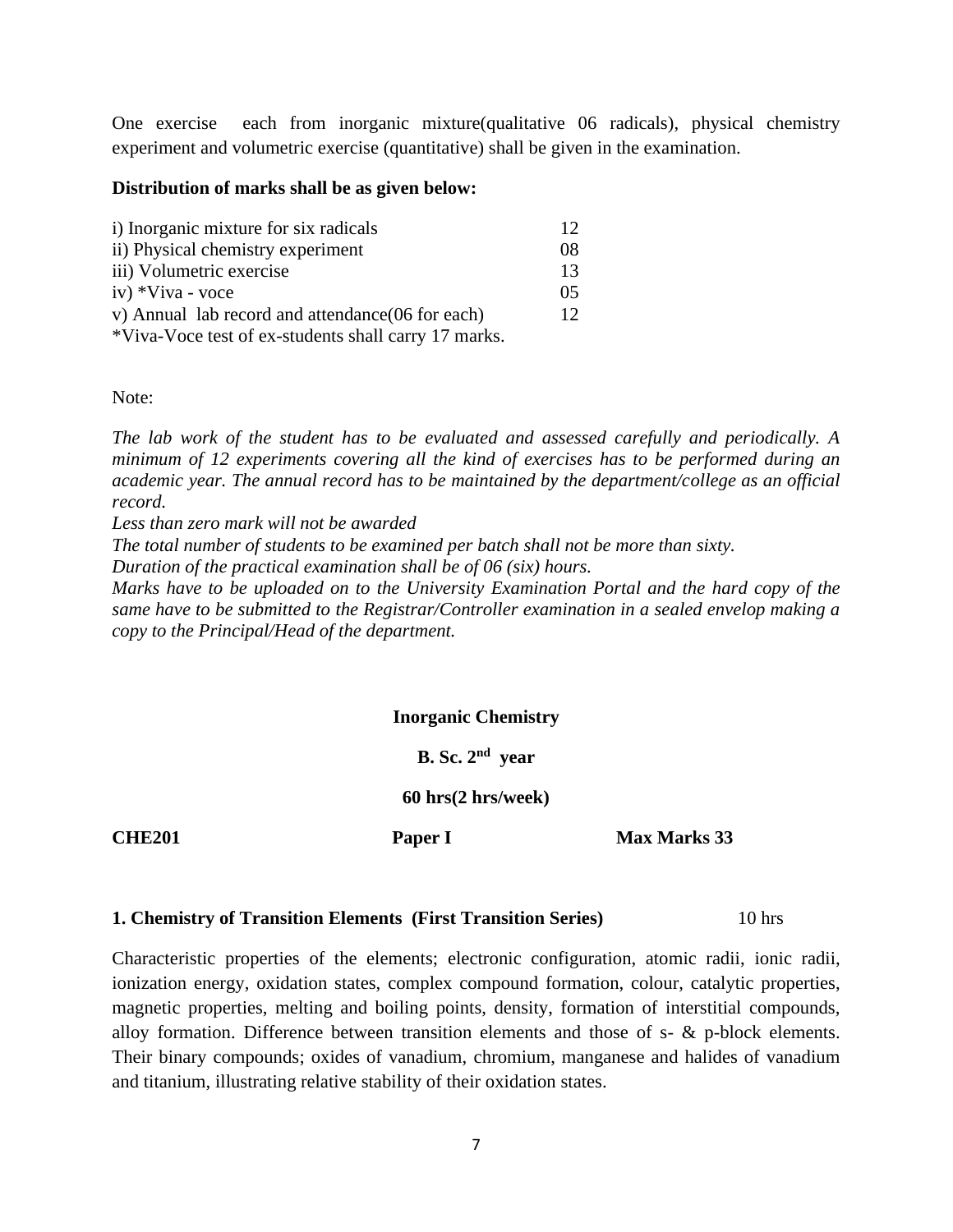# **2. Chemistry of Transition Elements (Second and Third Series)** 10 hrs

General characteristics including electronic configuration, oxidation states, atomic & ionic radii, catalytic properties, magnetic properties, complex formation tendency, metal-metal bonding and ionization energy. Comparative treatment with their analogues in respect of atomic radii and ionic radii, oxidation state, magnetic behavior, electronic configuration, geometry of the complexes.

**3. Oxidation and Reduction** 8 hrs

Oxidation state, Oxidation reduction process. Electrode potential, standard electrode potential, Reference electrodes (hydrogen and calomel electrode). Determination of electrode potential. Electrochemical series. Uses of electrode potential data, reaction feasibility and computation of equivalent weight.

### **4. Coordination Chemistry** 10 hrs

Werner's theory for coordination compounds; its experimental verification, effective atomic number concept (EAN), 18-electron rule, chelates. Nomenclature of coordination compounds (IUPAC system), isomerism in coordination compounds, stability of complexes and factors contributing to the stability. Valence bond theory (VBT) for coordination compounds (inner and outer orbital complexes).

# **5. Chemistry of Lanthanides** 6 hrs

Electronic configuration, oxidation states, atomic & ionic radii, lanthanide contraction and its consequences, complex formation, magnetic properties, colour, methods of separation of lanthanides- fractional crystallization, fractional precipitation, change in oxidation state, solvent extraction and ion exchange methods.

### **6. Chemistry of Actinides** 4 hrs

# General features of actinides-electronic configuration, atomic and ionic radii, magnetic properties, colour, ionization potential, oxidation states and complex formation.

Arrhenius concept, Bronsted-Lowry concept, Lux-Flood and Lewis concept of acids and bases. Solvent system concept- role of the solvent (leveling effect and differentiating solvents), effect of electron withdrawing and electron donating groups on the strength of acids and bases.

**8. Non Aqueous Solvents** 6 hrs

**7. Acids and Bases** 6 hrs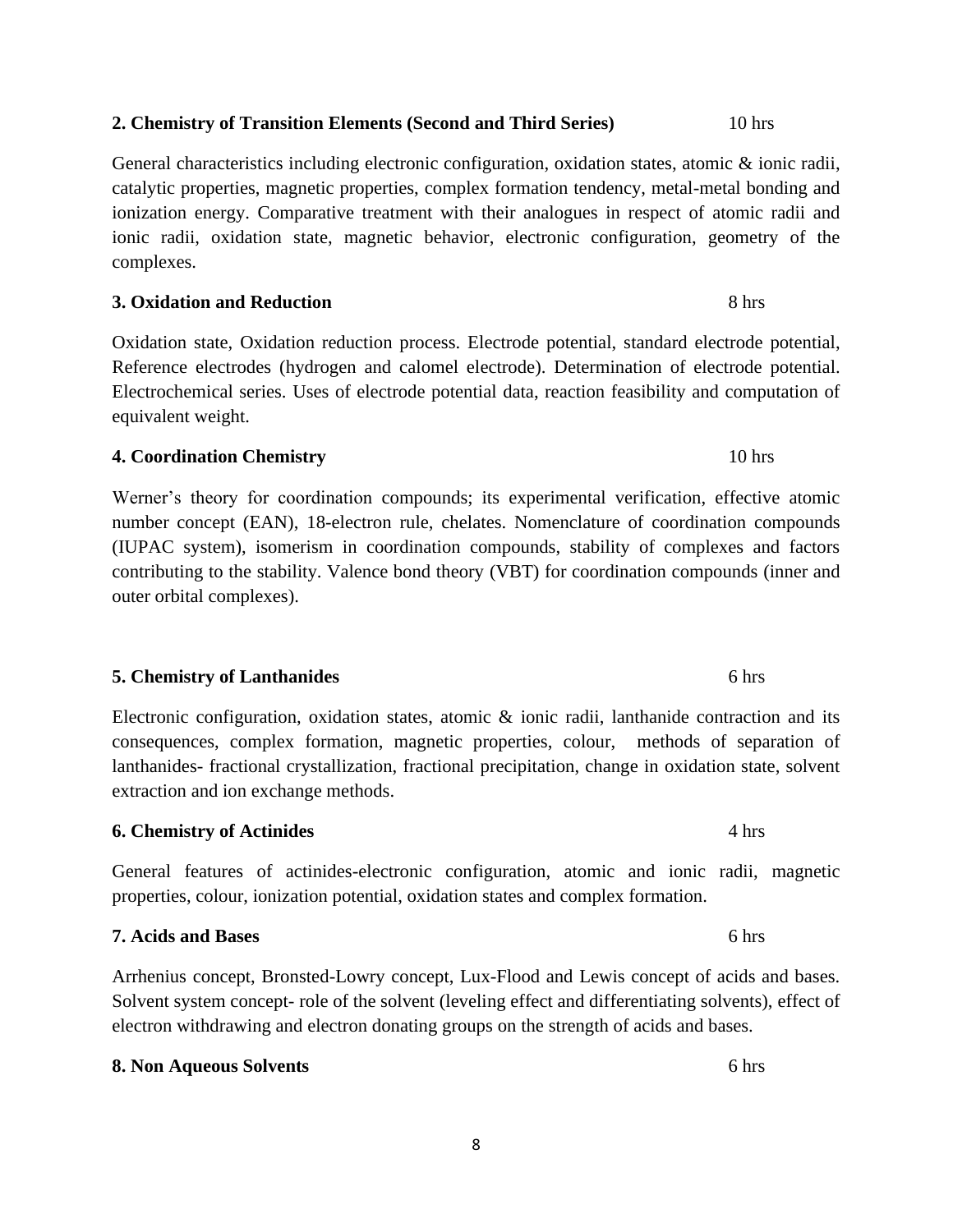Classification of solvents, their general characteristics, physical properties of the solvents, reaction in non-aqueous solvents-liquid  $NH_3$  and  $SO_2$  (auto-ionization, precipitation reactions, acid-base reaction, oxidation-reduction reactions, solvation and solvolysis, complex formation, merits and demerits.

# **Organic Chemistry B. Sc. 2 nd year**

# **60 hrs(2 hrs/week)**

**CHE202 Paper II** Max Marks 33

### **1. Electromagnetic Spectrum; Absorption Spectroscopy** 8 hrs

Ultraviolet (UV) absorption spectroscopy-absorption laws (Beer-Lambert law), molar absorptivity, presentation and analysis of UV spectra, types of electronic transitions, effect of conjugation, concept of chromophore and auxochrome. Bathochromic, hypochromic, hyperchromic and hypsochromic shifts. UV spectra of conjugated enes and enones.

Infra Red (IR) absorption spectroscopy- molecular vibrations, Hook's Law, selection rules, intensity and position of IR bands, measurement of IR spectrum, finger print region, characteristic absorptions of various functional groups and interpretation of IR spectra of simple organic compounds.

### **2. Alcohols** 6 hrs

Classification and nomenclature. Monohydric alcohols; methods of formation by reduction of aldehydes, ketones, carboxylic acids and esters. Hydrogen bonding. Acidic nature. Reactions of alcohols. Dihydric alcohols-methods of preparation, chemical reactions of vicinal glycols, oxidative cleavage [Pb(OAc)<sup>4</sup> and HIO4] and pinacol-pinacolone rearrangement. Trihydric alcohols-methods of formation, chemical reactions of glycerol.

### **3. Phenols** 6 hrs

Nomenclature, structure and bonding. Preparation of phenols, physical properties and acidic character. Comparative acidic strength of alcohols and phenols, resonance stabilization of phenoxide ion. Reactions of phenols-electrophilic aromatic substitution, acylation and

carboxylation. Mechanism of Fries rearrangement, Claisen condensation, Gatterman synthesis, Houben-Hoesch reaction, Lederer-Manasse reaction and Reimer-Tiemann reaction.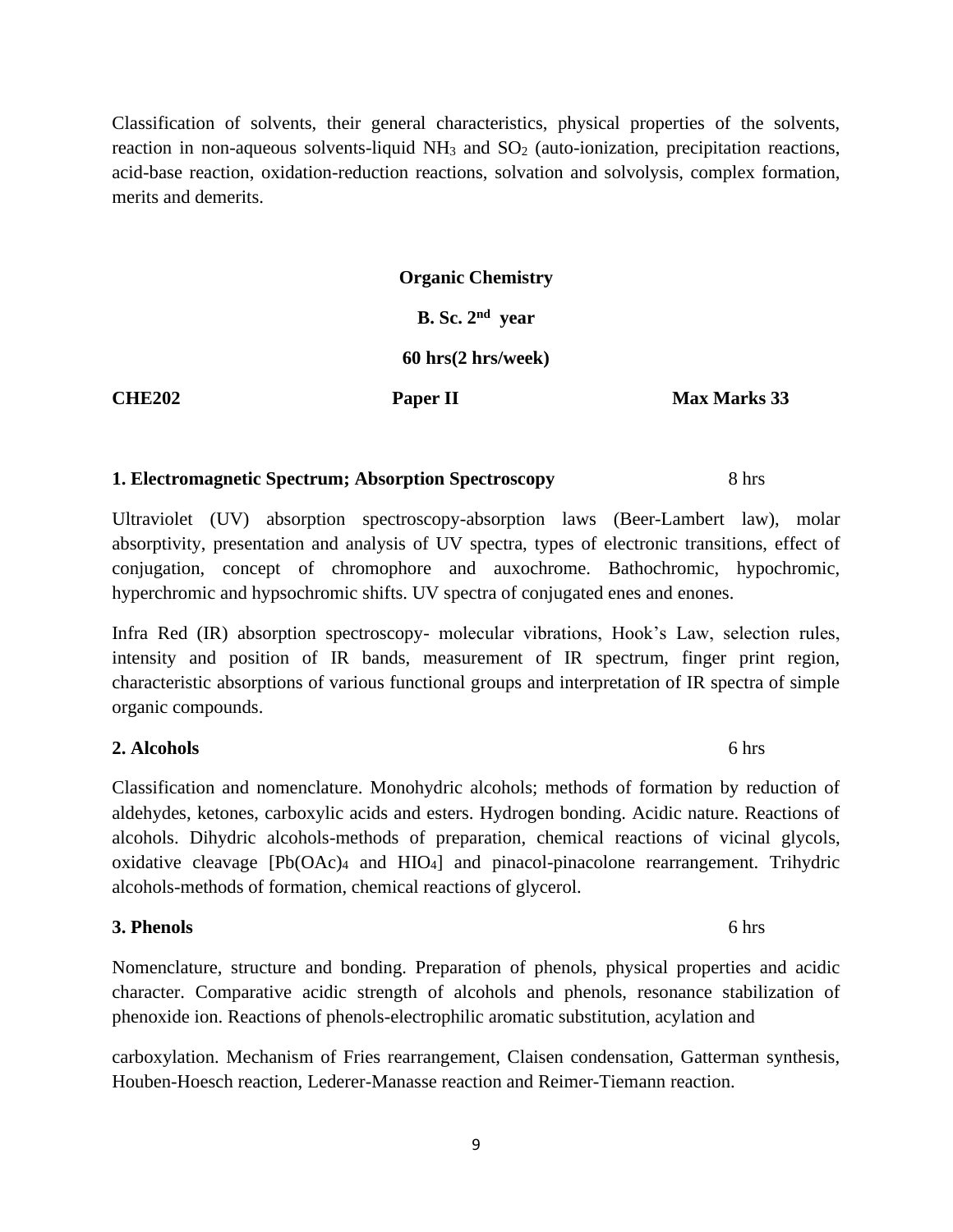### 10

# **4. Ethers and Epoxides** 3 hrs

Nomenclature, methods of preparation. Physical properties. Chemical reactions-cleavage and auto-oxidation, Ziesel's method. Synthesis of epoxides. Acid and base catalyzed ring opening of epoxides, orientation of epoxide ring opening, reactions of Grignard and organo-lithium reagents with epoxides.

# **5. Aldehydes and Ketones** 10 hrs

Nomenclature and structure of the carbonyl group. Synthesis of aldehydes and ketones with particular reference to the synthesis from acid chlorides, synthesis using 1,3-dithianes, synthesis of ketones from nitriles and carboxylic acids. Physical properties. Mechanism of nuecleophilc additions to carbonyl groups with particular emphasis on benzoin, aldol, Perkin and Knoevenagel condensation. Condensation with ammonia and its derivatives; Wittig reaction, Mannich reaction.

Use of acetals as protecting group. Oxidation of aldehydes, Baeyer-Villiger oxidation of ketones, Cannizzaro reaction, MPV, Clemensen, Wolf-Kishner, LiAlH<sup>4</sup> and NaBH<sup>4</sup> reductions. Halogenation of enolizable ketones. An introduction to  $\alpha$ -, β-unsaturated aldehydes and ketones.

# **6. Carboxylic Acids and their Derivatives** 9 hrs

Nomenclature, structure and bonding, physical properties, acidity of carboxylic acids, effects of substituents on acid strength. Preparation of carboxylic acids. Reactions of carboxylic acids, HellVolhard-Zelinsky reaction. Synthesis of acid chlorides, esters and amides. Reduction of carboxylic acids, mechanism of decarboxylation.

Methods of formation and chemical reactions of halo acids, hydroxy acids- malic, tartaric, and citric acids. Methods of preparation and chemical reactions of unsaturated monocarboxylic acids. Dicarboxylic acids-methods of preparation and effect of heat and dehydrating agents.

Carboxylic acid derivatives- Structure and nomenclature of acid chlorides, esters, amides (urea) and acid anhydrides. Relative stability of acyl derivatives. Physical properties, interconversion of acid derivatives by nucleophilic acyl substitution. Preparation of carboxylic acid derivatives, chemical reactions. Mechanism of esterification and hydrolysis (acid and base)

# **7. Nitrogen Containing Organic Compounds** 12 hrs

Preparation of nitroalkanes and nitroarenes. Chemical reactions of nitroalkanes. Mechanism of nucleophilic substitution in nitroarenes and their reactions in acidic, neutral and alkaline media. Picric acid.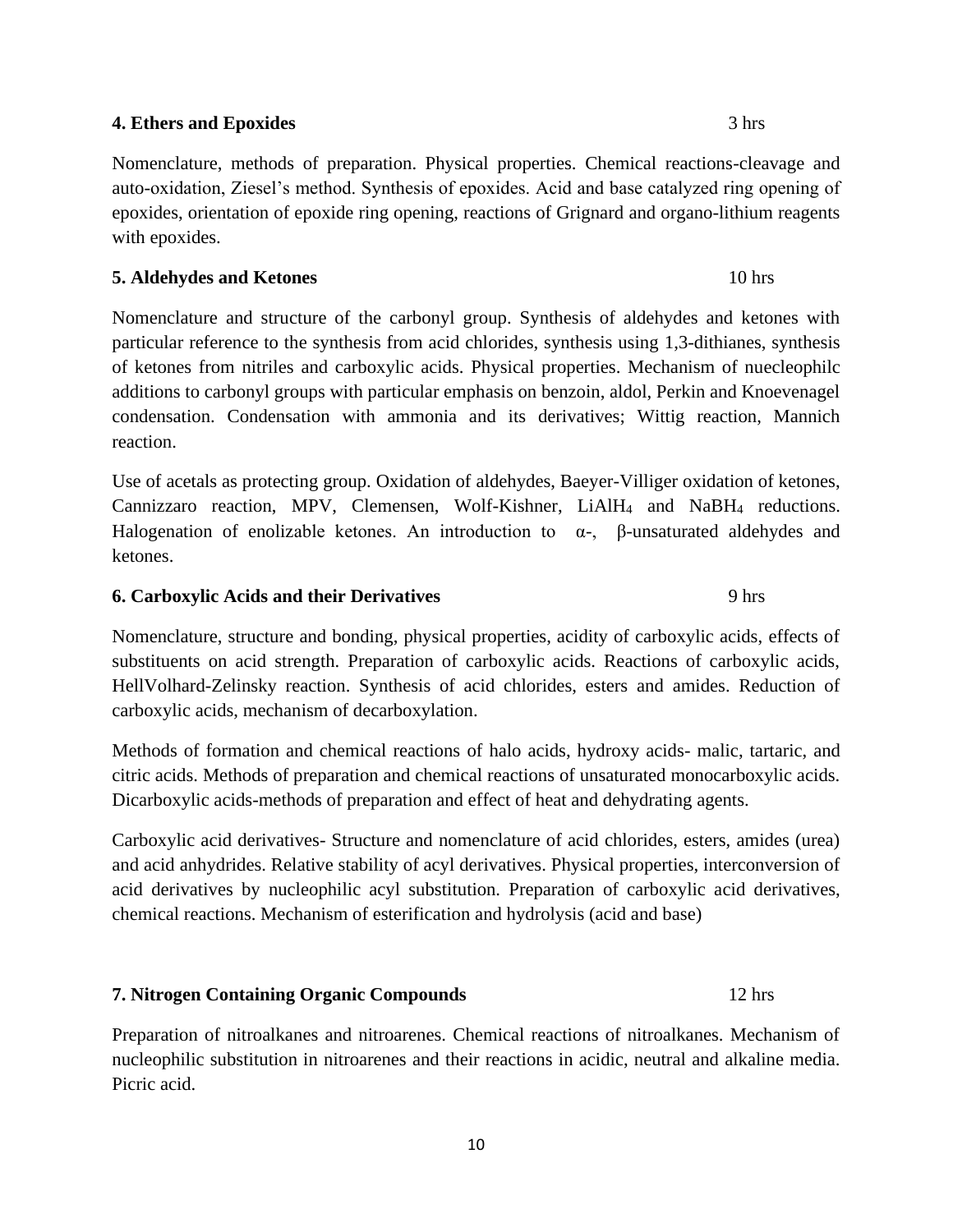Halo nitroarenes-reactivity, structure and nomenclature of amines. Physical properties. Separation of mixture of primary, secondary and tertiary amines. Structural features affecting basicity of amines. Amine salts as phase-transfer catalysts. Preparation of alkyl and aryl amines (reduction of nitro compounds, nitriles), reductive amination of aldehydic and ketonic compounds. Gabriel-phthalimide reaction, Hofmann bromamide reaction.

Reaction of amines, electrophilic aromatic substitution in aryl amines, reaction of amines with nitrous acid. Synthetic transformations of aryl diazonium salts, azo coupling.

#### **8. Organic Synthesis via Enolates** 6 hrs

Acidity of hydrogen, alkylation of diethylmalonate and ethylacetoacetate. Synthesis of ethylacetoacetate, the Claisen condensation. Keto-enol tautomerism of ethylacetoacetate.

**Physical Chemistry**

**B. Sc. 2 nd year** 

**60 hrs(2 hrs/week)**

**CHM203 Paper III** Max Marks 34

### **1. Thermodynamics II** 18 hrs

Second law of thermodynamics, need of the law, different statements of the law. Carnot cycle and its efficiency, Carnot theorem. Thermodynamic scale of temperature. Concept of entropy: entropy as a state function, entropy as a function of V and T, entropy as a function of P and T, entropy change in physical and chemical processes, entropy change in reversible and irreversible processes. Clausius inequality, entropy as a criteria of spontaneity and equilibrium. Entropy change in ideal gases and mixing of gases. Gibbs and Helmoltz functions. Gibbs function (G) and Helmoltz function (A) as thermodynamic quantities, A and G as criteria for thermodynamic equilibrium and spontaneity, their advantage over entropy change. Variation of G and A with P, V and T. Gibbs-Helmoltz equation, Clapeyron equation, Clausius-Clapeyron equation, reaction isotherm and reaction isochore.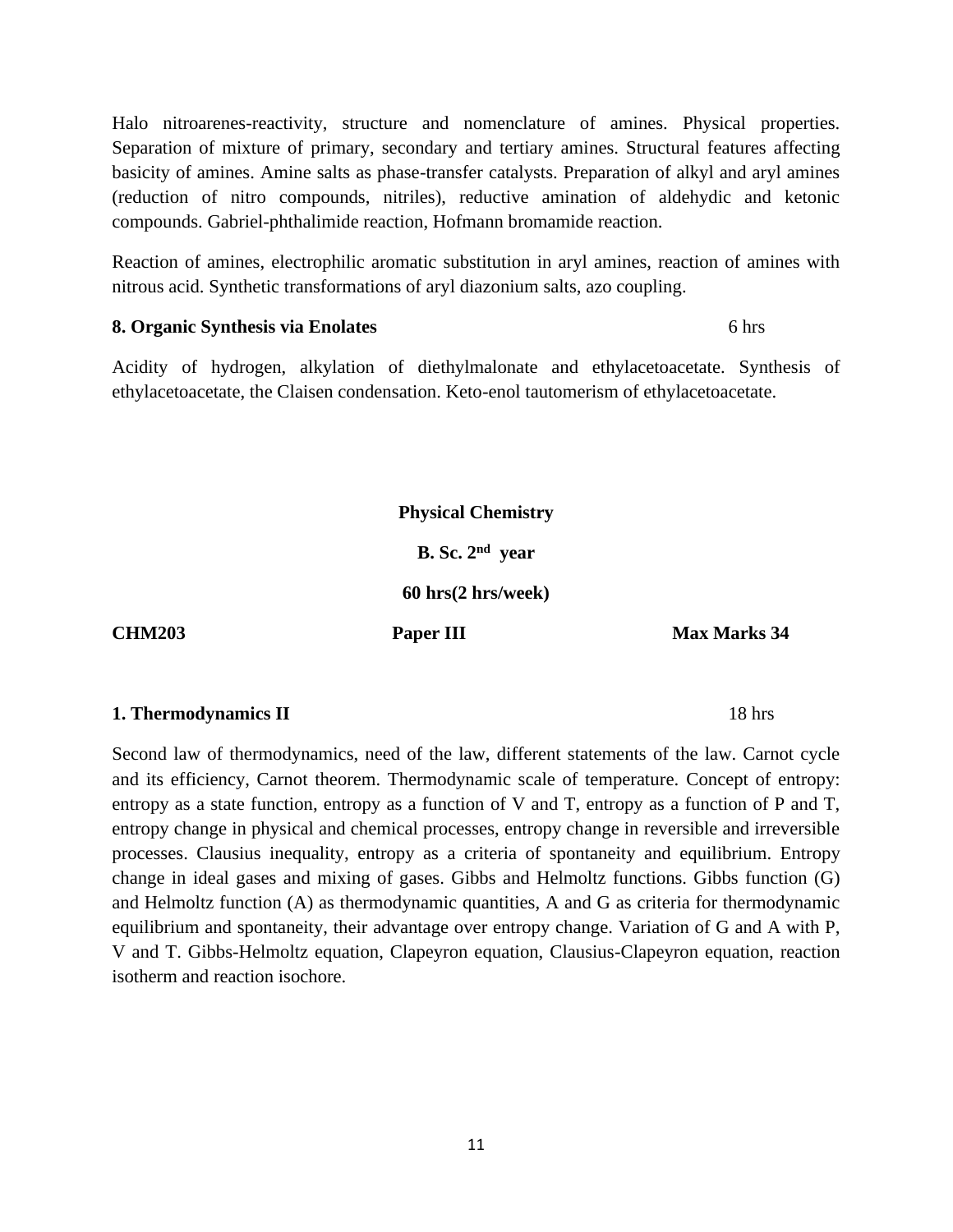#### **2. Chemical Equilibrium** 06 hrs

The law of mass action, free energy and equilibrium constant, factors influencing equilibrium constant, relationship between Kp and Kc. Thermodynamic derivation of the law of mass action, application of law of mass action to some homogenous and heterogeneous equilibrium, Le-Chatelier's principle.

#### **3. Phase Equilibrium** 10 hrs

Statement and meaning of the terms: phase, component and degree of freedom, derivation of Gibbs phase rule, phase equilibria of one component systems- water, carbon dioxide and sulphur. Phase equilibria of two component systems: solid-liquid equilibra, simple eutectic; BiCd, Pb-Ag systems, desilverisation of lead. Solid solutions-compound formation with congruent melting point (Mg-Zn) and incongruent melting point (NaCl-H<sub>2</sub>O, FeCl<sub>3</sub>-H<sub>2</sub>O and CuSO<sub>4</sub>-H<sub>2</sub>O systems). Freezing mixtures, acetone- dry ice. Liquid-liquid mixtures: ideal liquid mixtures, Raoult's and Henry's law. Non-ideal systems-azeotropes; HCl-H2O and ethanol-water systems. Partially miscible liquids; phenol-water, trimethylamine water, nicotine-water systems. Lower and upper consolute temperature. Effect of impurity on consolute temperature; immiscible liquids, steam distillation. Nernst distribution law: its thermodynamic derivation and applications.

#### **4. Electrochemistry I** 12 hrs

Electrical transport-conduction in metals and electrolytic solutions, specific conductance and equivalent conductance, measurement of equivalent conductance, variation of equivalent and specific conductance with dilution. Arrhenius theory of electrolytic dissociation and its limitations, weak and strong electrolytes, Ostwald's dilution law, its uses and limitations. Debye-Hückel theory, equation for strong electrolytes (elementary treatment only). Migration of ions, Transport number, definition and determination by Hittorf and moving boundary methods, Kohlrausch's law. Application of conductivity measurements determination of degree of dissociation, Ka of acids, solubility product of sparingly soluble salts, conductometric titrations.

### **5. Electrochemistry II** 10 hrs

Types of reversible electrodes-gas-metal ion, metal-metal ion, metal-insoluble salt anion and redox electrodes. Electrode reactions, Nernst equation, derivation of cell EMF and single electrode potential, standard hydrogen electrode-reference electrode, standard electrode potential, sign conventions, electrochemical series and its significance. Electrolytic and Galvanic cells-reversible and irreversible cells, conventional representation of electrochemical cells. EMF of a cell and its measurements. Computation of cell EMF. Calculation of thermodynamic quantities of cell reactions ( $\Delta G$ ,  $\Delta H$  and K), polarization decomposition potentials, over potential and hydrogen over voltage. Definition of pH and pKa, determination pH using hydrogen, quinhydrone and glass electrodes by potentiometric methods. Mechanism of buffer action, Henderson equation. Hydrolysis of salts.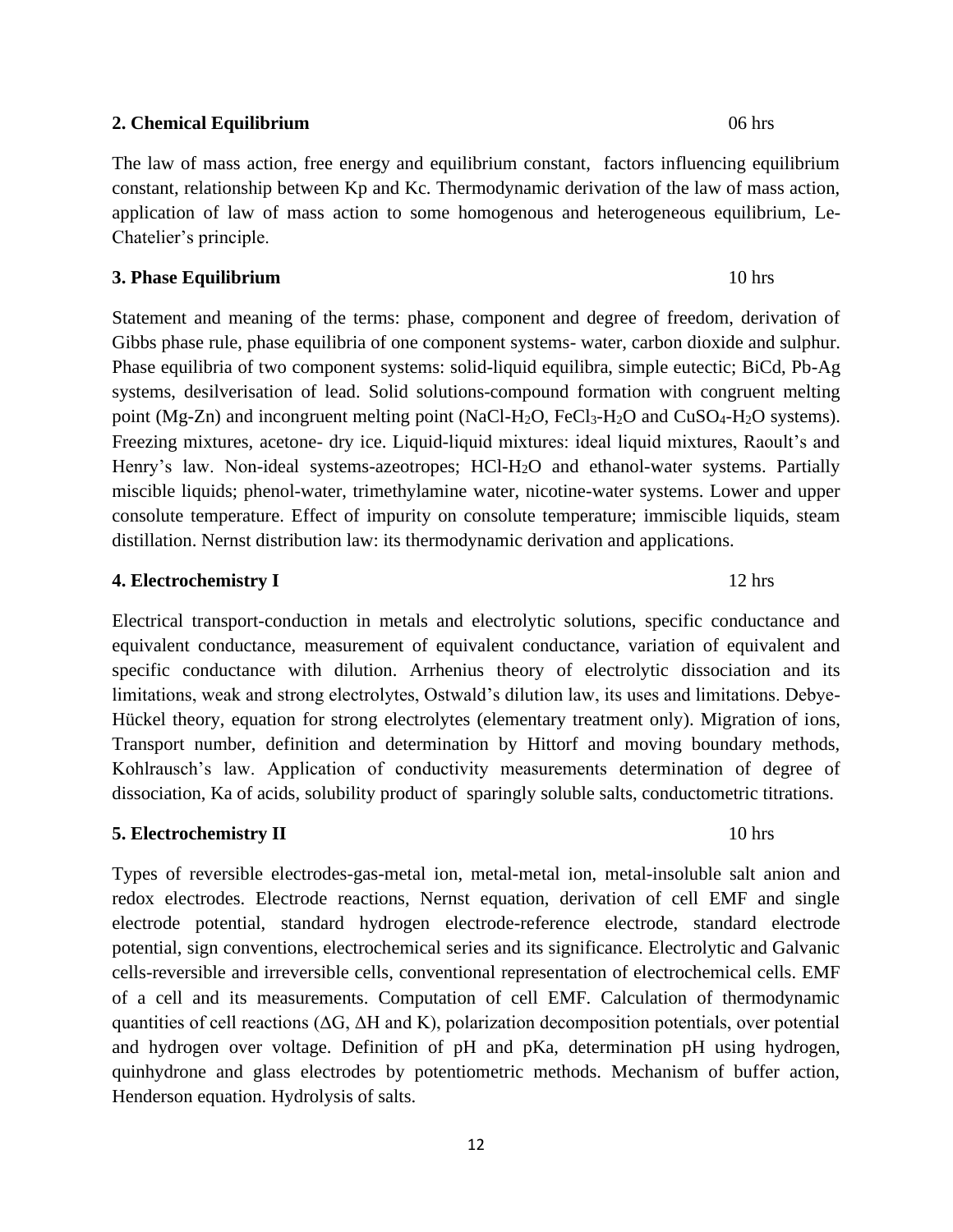#### **6. Surface Chemistry** 04 hrs

Types of adsorption, Freundlich's and Langmuir's adsorption isotherms and their applications, charge on the colloidal particle, size of the colloidal particle, Perrin's method of determination of the Avogadro's number.

Lab Course **B. Sc. Chemistry 2<sup>nd</sup> year** 

**Max Marks 50** 

06 hrs/week

1. Laboratory hazards and safety precautions.

2. Inorganic quantitative analysis-gravimetric estimation of  $Ba^{2+}$ ,  $Fe^{3+}Ni^{2+}$ ,  $Cu^{2+}$  and  $Zn^{2+}$ .

3. Inorganic synthesis – cuprous chloride, potash alum, chrome alum, ferrous oxalate, ferrous ammonium sulphate, tetraamminecopper(II) sulphate and hexaamminenickel(II) chloride. Crystallization of compounds.

4. Organic qualitative analysis- Preparation of sodium extract, identification of special elements, identification of simple organic compounds-hydrocarbons (aliphatic & aromatic)- their derivatives.

One exercise each from gravimetric estimation, synthesis of compounds and organic chemistry exercise shall be given in the examination.

Distribution of marks shall be as given below:

| i) Gravimetric estimation               | 15 |
|-----------------------------------------|----|
| ii) Inorganic Synthesis                 | 08 |
| iii) Identification of Organic compound | 10 |
| iv) *Viva-Voce test                     | 05 |

v) Annual lab record and attendance(06 for each) 12

\*Viva voce test for ex-students shall carry 17 marks

**Note**: *The lab work of the student has to be evaluated and assessed carefully and periodically. A minimum of 12 experiments covering all the kind of exercises has to be performed during an academic year. The annual record has to be maintained by the department/college as an official record.*

*Less than zero mark will not be awarded.*

*The total number of students to be examined per batch shall not be more than sixty.*

*Duration of the practical examination shall be 06 (six) hours.*

*Marks have to be uploaded onto the University Examination Portal and hard copy of the same has to be submitted the Controller examination in a sealed envelop making a copy to the Principal/Head of the department.*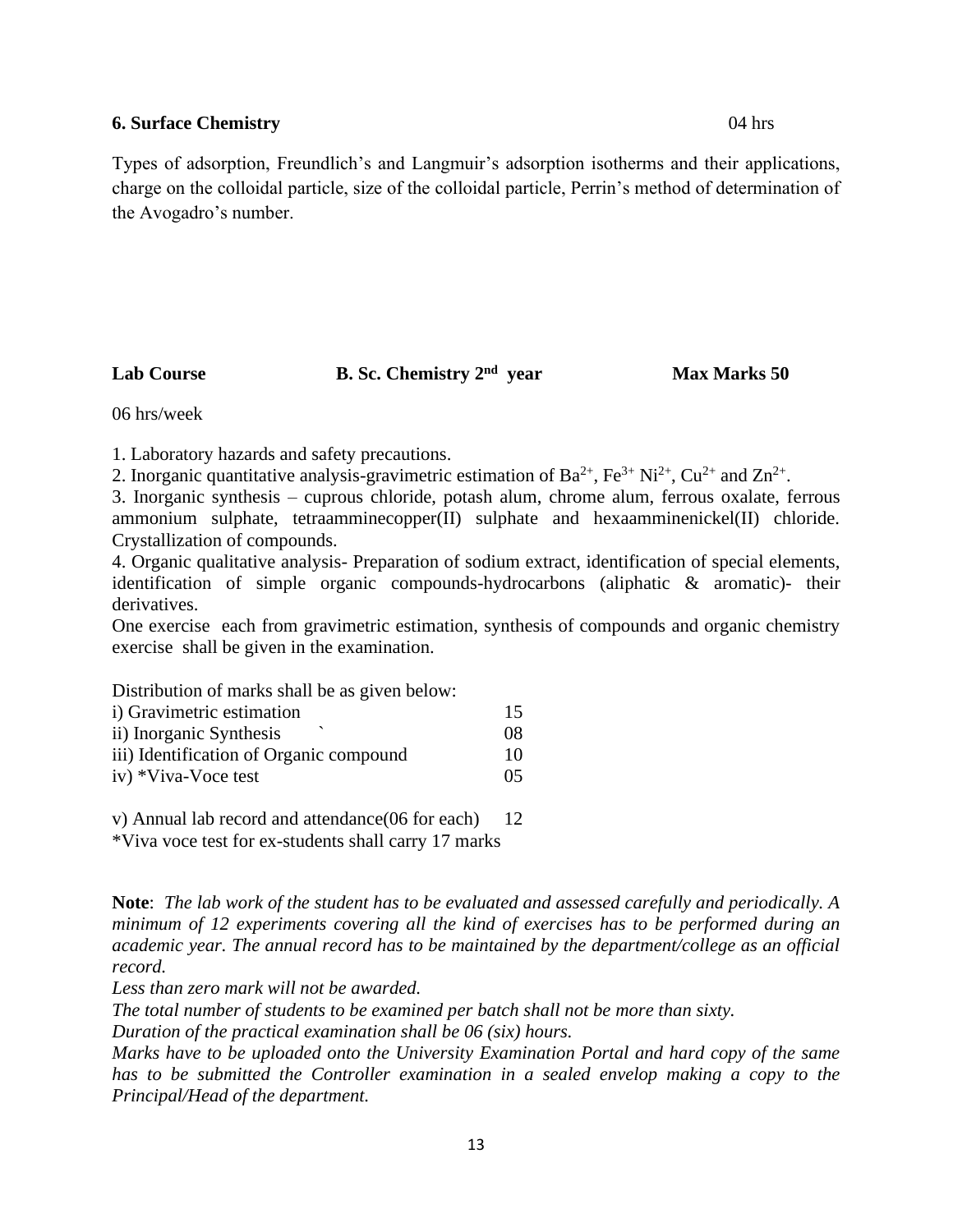A brief outline of thermodynamic and kinetic stability of metal complexes and factors affecting the stability of coordination compounds. Substitution reactions in square planar complexes, trans effect, application of trans effect, theories of trans effect.

# **6. Organometallic Chemistry** 10 hrs

### **Inorganic Chemistry**

**B. Sc. 3 rd year**

**60 hrs (2 hrs/week)**

**CHE301 Paper I Max Marks 33** 

### **1. Hard and Soft Acid-Base Theory** 07 hrs

Classification of acids and bases as hard and soft. Pearson's Hard and Soft Acid Base (HSAB) concept, acid base strength and hardness and softness. Limitations of HSAB principle. Symbiosis, theoretical basis of hardness and softness, electronegativity and hardness and softness. Applications of HSAB principle.

### **2. Metal-Ligand Bonding in Transition Metal Complexes** 10 hrs

Limitations of valence bond theory(VBT), Crystal Field Theory (CFT); crystal field splitting in octahedral and tetrahedral complexes, tetragonal distortion from octahedral geometry (Jhon-Teller distortion), crystal field splitting in square planar complexes, crystal field splitting energy (CFSE), 10Dq, factors affecting 10Dq ( $\Delta_0$ ,  $\Delta_t$ ). Magnetic properties (high spin and low spin) and colour of coordination complexes.

# **3. Magnetic Properties of Transition Metal Complexes** 07 hrs

Types of magnetic behaviour, methods of determining magnetic susceptibility; Gouy's and Quincke's methods, spin only formula, correlation of  $\mu_s$  and  $\mu_{\text{eff}}$  values, orbital contribution to magnetic moments, application of magnetic moment data for 3d metal complexes.

### **4. Electronic Spectra of Transition Metal Complexes** 07 hrs

Types of electronic transitions, selection rules for d-d transitions, spectroscopic ground states (Russel Saunder's coupling), spectrochemical series. Orgel energy level diagram for  $d^1$ ,  $d^4$ ,  $d^6$ and d<sup>9</sup> configuration in octahedral and tetrahedral fields, discussion of the electronic spectrum of  $[Ti(H<sub>2</sub>O)<sub>6</sub>]^{3+}$  complex ion.

#### **5. Thermodynamic and Kinetic Aspects of Coordination Compounds**. 05 hrs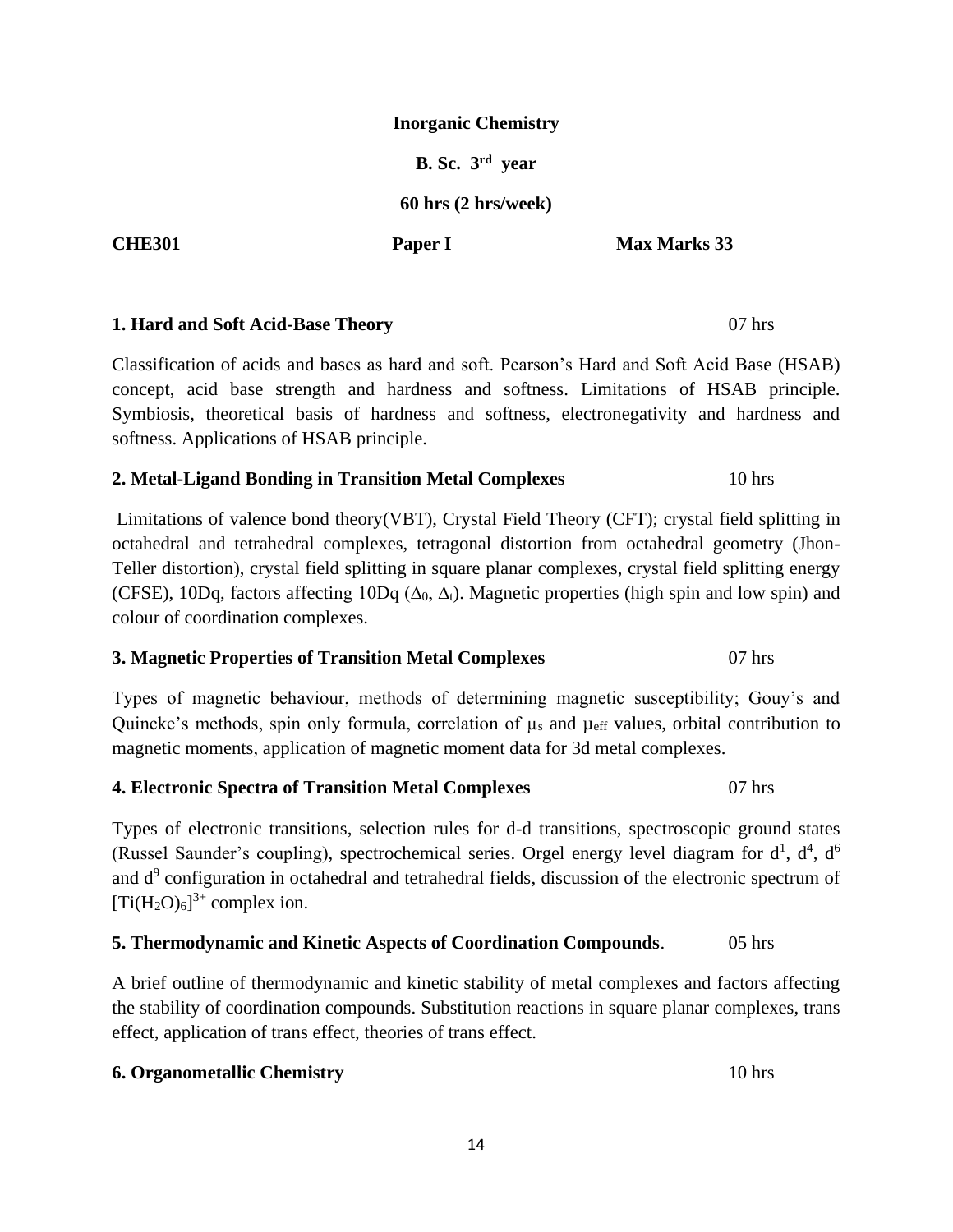Definition, nomenclature and classification based on nature of metal-carbon bond. Metal carbonyls. Mononuclear carbonyls, nature of bonding, structure and preparation. EAN and 18 electron rule. General methods of preparation of organometallic compounds and a brief account of metal-ethylenic complexes, Zeise's salt structure.

# **7. Bioinorganic Chemistry** 10 hrs

Role of metal ions in biology, essential and trace elements in biological systems, toxic elements, elementary idea of structure and oxygen binding mechanism in metallo-porphyrins with special reference to haemoglobin and myoglobin. Role of sodium and potassium ions in biological system-mechanism of transport across cell membrane, biochemistry of magnesium and calcium.

# **8. Inorganic Polymers of Silicon and Phosphorus** 04 hrs

Inorganic polymers- Classification, comparison with those of organic polymers. Synthesis, structure and applications of Silicones. Phosphazenes, structure and nature of bonding in triphosphazenes.

|               | <b>Organic Chemistry</b> |                     |
|---------------|--------------------------|---------------------|
|               | B. Sc. $3rd$ year        |                     |
|               | 60 hrs (2 hrs/week)      |                     |
| <b>CHM302</b> | Paper II                 | <b>Max Marks</b> 33 |

# **1. Spectroscopy** 08 hrs

Nuclear magnetic resonance (NMR) spectroscopy; Proton magnetic resonance (1H NMR) spectroscopy, nuclear shielding and deshielding, chemical shift and molecular structure, spin spin splitting and coupling constants, areas of signals, interpretation of pmr spectra of simple organic molecules such as ethyl bromide, ethanol, acetaldehyde, 1,1,2-tribromoethane, ethyl acetate, toluene and acetophenone, Problems pertaining to the structure elucidation of simple organic compounds using UV, IR and PMR spectroscopic techniques.

# **2. Organo-metallic Compounds** 04 hrs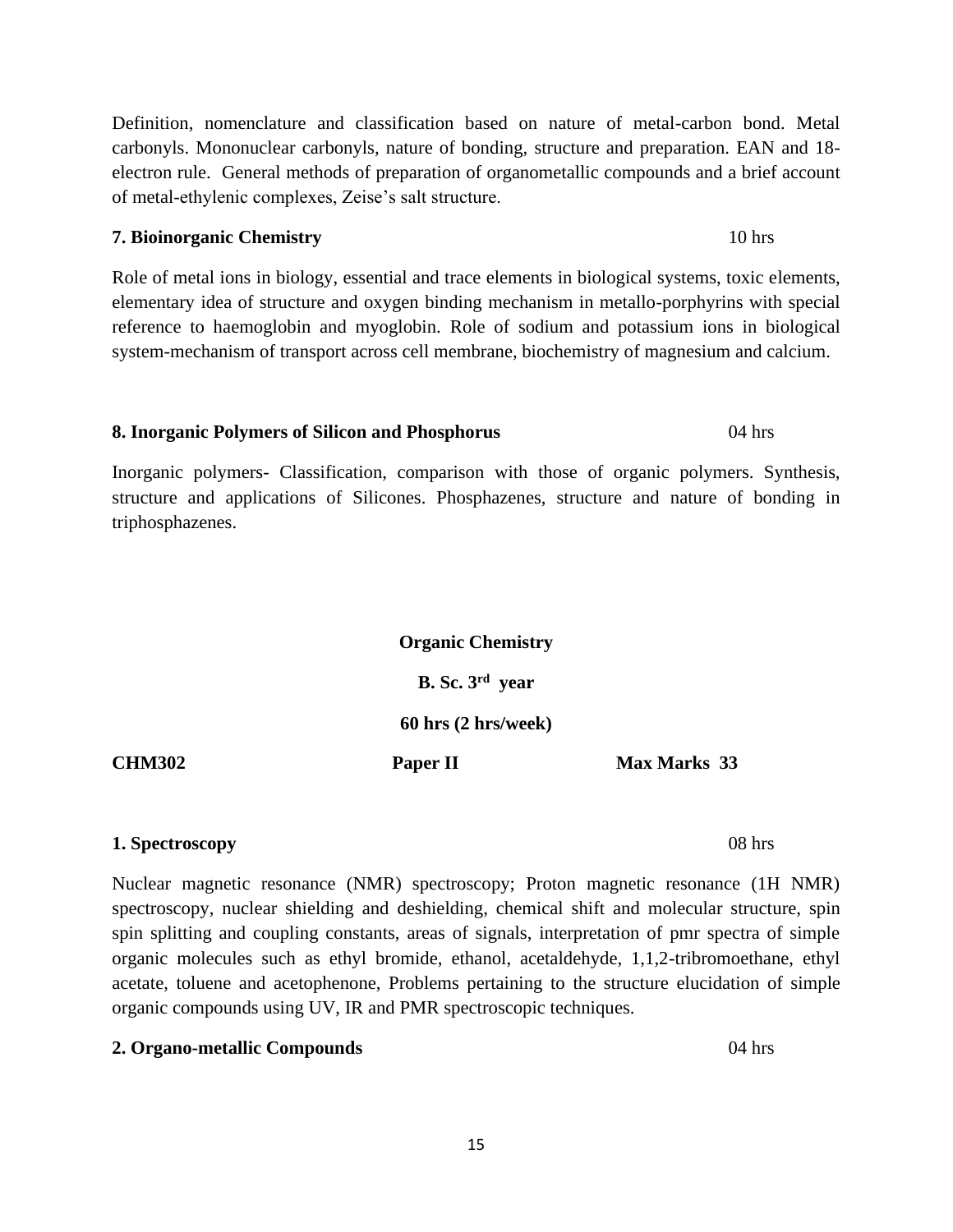Organo-magnesium compounds; the Grignard reagents-formation, structure and chemical reactions. Organozinc compounds; formation and chemical reactions.

**3. Organo-sulphur compounds** 04 hrs

Nomenclature, structural features, methods of formation and chemical reactions of thiols, thioethers, sulphonic acid, sulphonamides and sulphaguanidine.

**4. Heterocyclic compounds** 08 hrs

Introduction: Molecular orbital picture and aromatic characteristics of pyrrole, furan, thiophene and pyridine. Methods of synthesis and chemical reactions with particular emphasis on the mechanism of electrophilic substitution. Mechnism of nucleophilic substitution reactions in pyridine derivatives. Comparison of basicity of pyridine, piperidine and pyrrole.

Introduction of condensed five- and six membered heterocycles. Preparation and reactions of quinolene and isoquinolene with special reference to Fischer-Indole synthesis, Skraup's synthesis and Bischler-Napieralski synthesis. Mechnaism of electrophilic substitution reactions of quinolene and isoquinolene.

# **5. Carbohydrates** 08 hrs

Classification and nomenclature. Monosaccharides, mechanism of osazone formation, inter conversion of glucose and fructose, chain lengthening and chain shortening of aldoses. Configuration of monosaccharides. Erythro and threo diastereomers. Conversion of glucose into mannose. Formation of glycosides, ethers and esters. Determination of ring size of monosaccharides. Cyclic structure of  $D(+)$ -glucose. Mechanism of mutarotation. General study of disaccharides (structure determination not required). General introduction of structure of ribose and deoxyribose.

# **6. Amino Acids, Peptides, Proteins and Nucleic Acids** 08 hrs

Classification, structure and stereochemistry of amino acids. Acid-base behaviour, isoelectric point and electrophoresis. Preparation and reactions of  $α$  -amino acids. Nomenclature of peptides and proteins. Classification of proteins. Peptide structure determination, end group analysis, selective hydrolysis of peptides. Classical peptide synthesis, solid-phase peptide synthesis. Levels of protein structure. Protein denaturation/renaturation.

Nucleic acids: introduction, constituents of nucleic acids. Ribonucleosides and ribonucleotides. The double helical structure of DNA.

# **7. Fats, Oils and Detergents** 02 hrs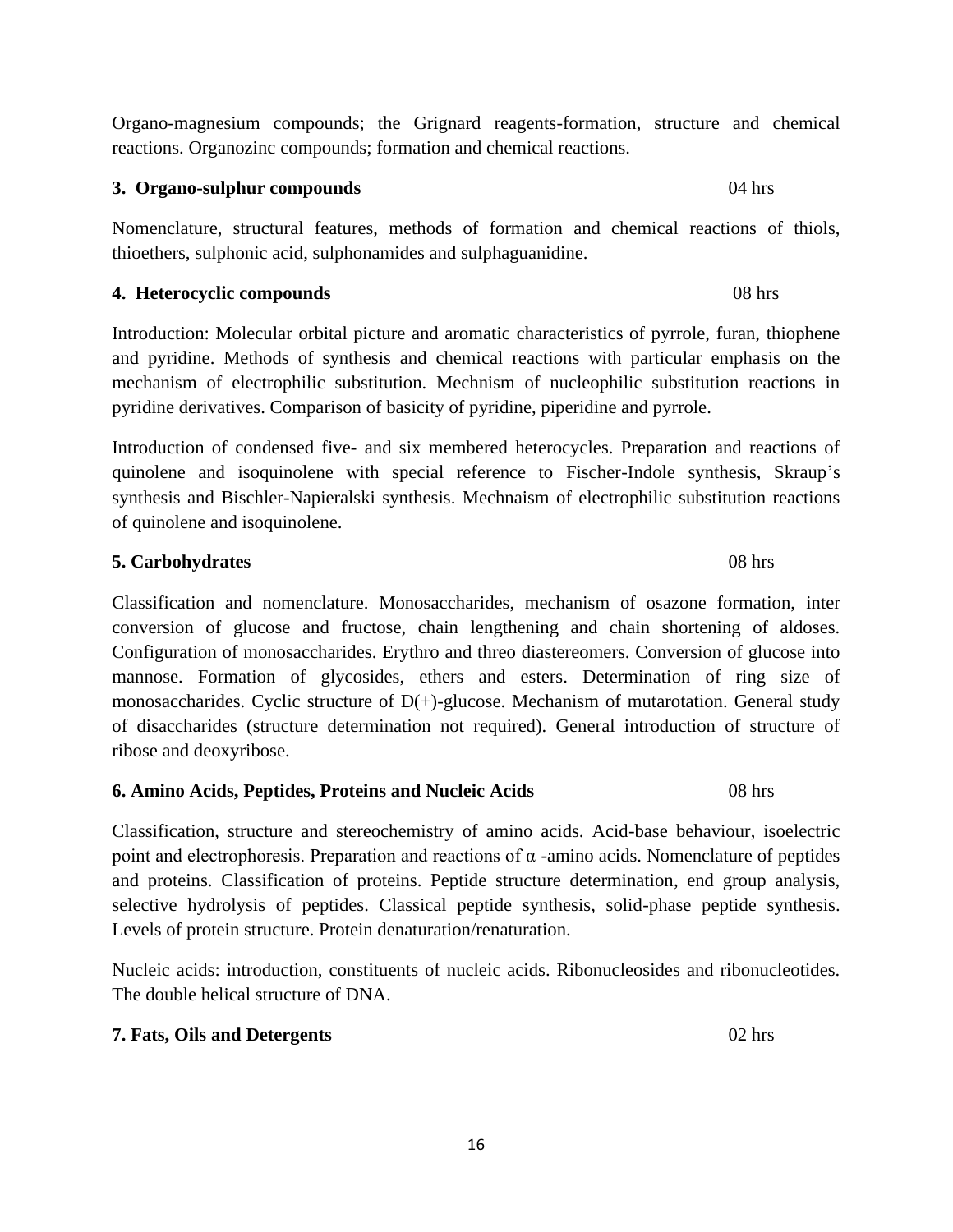Natural fats and common fatty acids, glycerides, hydrogenation of unsaturated oils. Saponification value, iodine value and acid value. Soaps, synthetic detergents, alkyl and aryl sulphonates.

Addition or chain-growth polymerization. Free radical vinyl polymerization, ionic vinyl polymerization, Ziegler-Natta polymerization and vinyl polymers. Condensation or step-growth polymerization. Polyesters, polyamides, phenol formaldehyde resins, urea formaldehyde resins, epoxy resins and polyurethanes. Natural and synthetic rubber.

Colour and constitution (electronic concept), classification of dyes. Synthesis and uses of Methyl orange, Malachite green, Phenolphthalein, Fluorescein, Alizarin and Indigo.

Classification, extraction and general methods of structure determination of terpenoids (limonene, citral) and alkaloids (nicotine, cocaine).

Black-body radiation, Plank's radiation law, photoelectric effect, Bohr's model of hydrogen atom (no derivation) and its defects. Compton effect, de Broglie hypothesis, Heisenberg's uncertainty principle, operator concept, Hamiltonian operator, Schrödinger wave equation and its importance, physical interpretation of the wave function.

**2. Spectroscopy** 20 hrs

Introduction; electromagnetic radiation, regions of the spectrum, basic features of different spectrometers, statement of the Born-Oppenheimer approximation. Degrees of freedom, types of energies in linear and non-linear molecules, derivation and applications of Maxwell-Boltzmann distribution law. Rotational spectrum Diatomic molecules, energy levels of a rigid rotor (semi-

### **10. Natural Products** 08 hrs

**Physical Chemistry B. Sc. 3 rd year 60 hrs (2 hrs/week**) **CHM303 Paper III Max Marks 34** 

# **1. Elementary Quantum Mechanics** 12 hrs

# **9. Synthetic Dyes** 06 hrs

**8. Synthetic Polymers** 04 hrs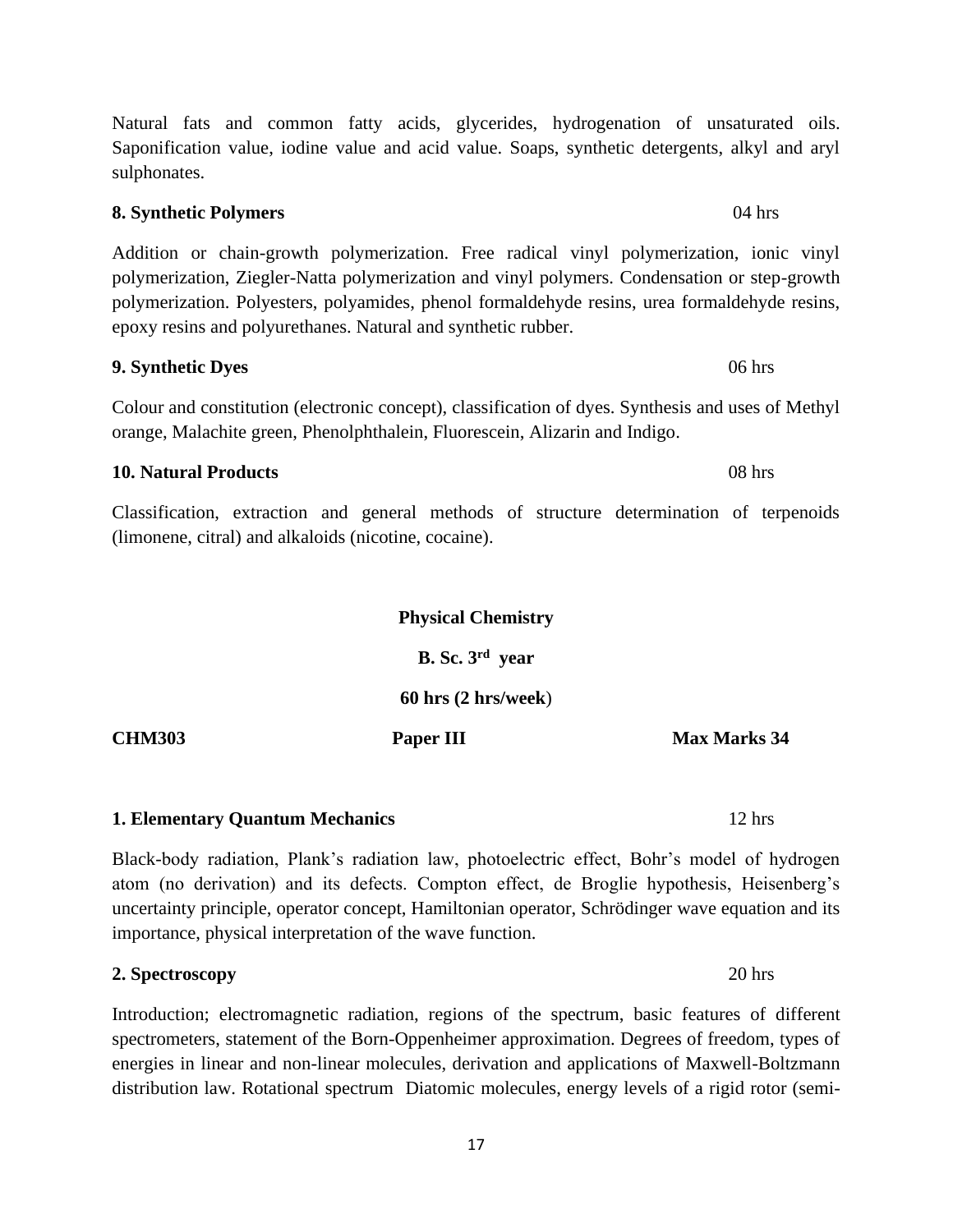18

classical principle), selection rules, special intensity, determination of bond length, qualitative description of non-rigid rotor, isotopic effect. Vibrational spectrum Infrared spectrum, energy levels of simple harmonic oscillator, selection rules, pure vibrational spectrum, intensity, determination of force constant and qualitative relation of force constant and bond energies, effect of harmonic motion and isotope on the spectrum, idea of vibrational frequencies of different functional groups. Raman spectrum, concept of polarizability, pure rotational and pure vibrational Raman spectra of diatomic molecules, selection rules. Electronic spectrum Concept of potential curves for bonding and antibonding molecular orbitals, qualitative description of selection rules and Frank-Condon principle, Qualitative description of  $\sigma$ ,  $\pi$ , and n M.Os, their energy levels and the respective transitions.

# **3. Photochemistry** 08 hrs

Interaction of radiation with matter, difference between thermal and photochemical processes. Laws of photochemistry; Grothuss-Drapper law, Lambert's law, Lambert Beer's law, Stark-Einstein law, Jablonski diagram depicting various processes occurring in the excited state, qualitative description of fluorescence, phosphorescence, nonradiative processes (internal conversion, intersystem crossing), quantum yield, photosensitized reactions-energy transfer processes (simple examples).

### **4. Physical Properties and Molecular Structure** 06 hrs

Optical properties and their relation with chemical constitution, polarization, Clausius Mossotti equation, orientation of dipoles in an electric field, dipole moment, induced dipole moment, measurement of dipole moment-temperature method and refractivity method, dipole moment and its application in determining the structure of molecules.

# **5. Solutions and Colligative Properties** 08 hrs

Ideal and non-ideal solutions, methods of expressing concentrations of solutions, activity and activity coefficient. Dilute solutions, colligative properties, Raoult's law, relative lowering of vapour pressure, molecular mass determination. Osmosis, law of osmotic pressure and its measurement, determination of molecular mass from osmotic pressure. Elevation of boiling point and depression in freezing point. Experimental methods for determining various colligative properties. Abnormal molar mass, degree of dissociation and association of solutes.

# **6. Thermodynamics III** 06 hrs

Statement and concept of residual entropy, third law of thermodynamics, unattainability of absolute zero, Nernst heat theorem. Evaluation of absolute entropy from heat capacity data.